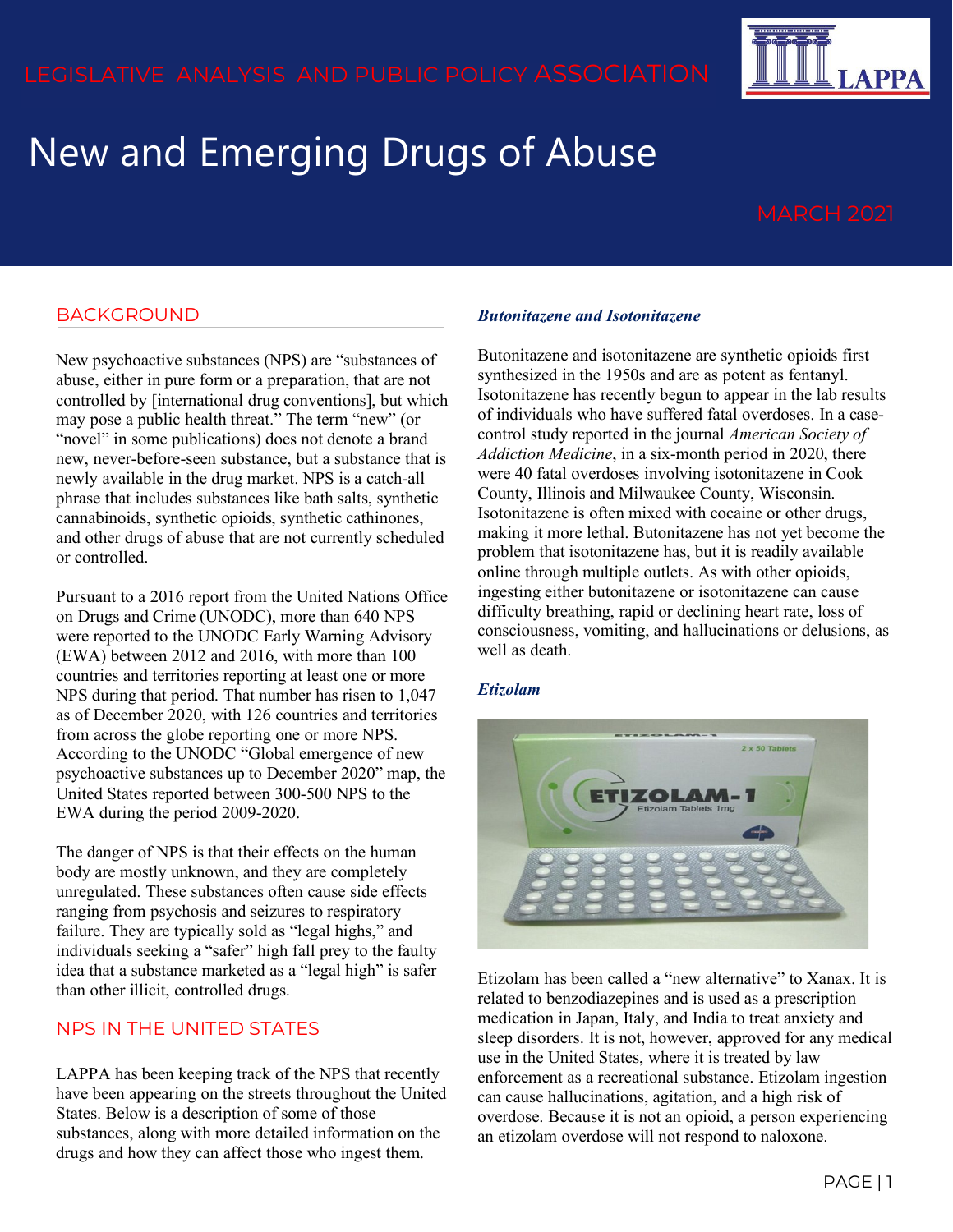#### *Grey Death and Smurf Dope*

Grey death and Smurf dope are dangerous drugs that are becoming prevalent in a number of states across the country. They contain a combination of methamphetamine or heroin and fentanyl and/or carfentanil. Grey death, so named because it resembles concrete, is described as being so deadly that merely touching it can result in death, with a potency 10,000 times greater than morphine. Smurf dope is a vibrant blue drug that has been linked to a rash of fatal and nonfatal overdoses in Kentucky. Because fentanyl and carfentanil are opioids, a person experiencing an overdose on grey death or Smurf dope can be treated with an opioid overdose reversal drug such as naloxone.



#### *Khat*

Khat is a plant-based stimulant drug found in Africa that has been effectively listed as a Schedule I substance in the United States since 1993. However, in recent months, more than 1,000 pounds of khat has been seized in two U.S. cities, signaling that khat use might be on the rise. The effects of khat are very much like cocaine and other amphetamines. High doses of khat can result in delusions, violence, hallucinations, and schizophrenic psychosis.

#### *Lean*

Made famous by musicians around the globe, lean, or "sizzurp," "purple drank," or "water," is a mixture of cough syrup with codeine, soda, and hard candy. It is most popular with young adults and teens. Because codeine is an opioid, although not as strong as heroin or fentanyl, it is addictive and can be abused or cause death.

#### *Tianeptine/Tianaa*

Tianeptine is an antidepressant drug approved for use to treat anxiety and depression in many European, Asian, and Latin American countries, though not approved for use by the U.S. Food and Drug Administration.

However, it is sold online as a dietary supplement or a socalled "research chemical," which is a term typically used by online sellers/dealers to describe NPS for sale to make the substances seem legitimate. It has been categorized as a Schedule II controlled substance in a few states. Tianeptine is the main ingredient in Tianaa, a drug marketed as an herbal supplement and sold in gas stations and other convenience stores, but which is potentially very dangerous and addictive.

According to the Drug Enforcement Administration, tianeptine use can result in severe withdrawal symptoms resulting in hospitalization as well as respiratory, neurological, cardiovascular, and gastrointestinal effects. Poison control center calls related to exposure to tianeptine increased an incredible 1,700 percent during the period 2014 to 2017. There is some evidence that a tianeptine-related overdose can be reversed through the administration of an opioid overdose reversal drug such as naloxone.

#### *Purple Heroin*

Purple heroin is a mixture of a number of drugs, including heroin, Oxycontin, acetaminophen, fentanyl or carfentanil, and a new drug called brorphine which is a synthetic opioid. The substance is purple in color, and individuals who overdose on it may experience blue nails and lips, confusion or lethargy, snoring or choking sounds, difficulty staying alert, and weakened or absent breathing. As with other opioid-related overdoses, naloxone may help someone experiencing an overdose on purple heroin.



#### *Xylazine*

Better known as "tranq," xylazine is a non-opioid sedative used by veterinarians as a tranquilizer. It is often combined with an opioid to create what is known as "trang dope." It first appeared in Puerto Rico in the early 2000s but has since been increasingly seen in overdose deaths throughout the mainland. Overdoses in Connecticut involving xylazine doubled from 70 deaths in 2019, when the drug first appeared, to 140 deaths in 2020, and that number is increasing in other locations. In Philadelphia, for example,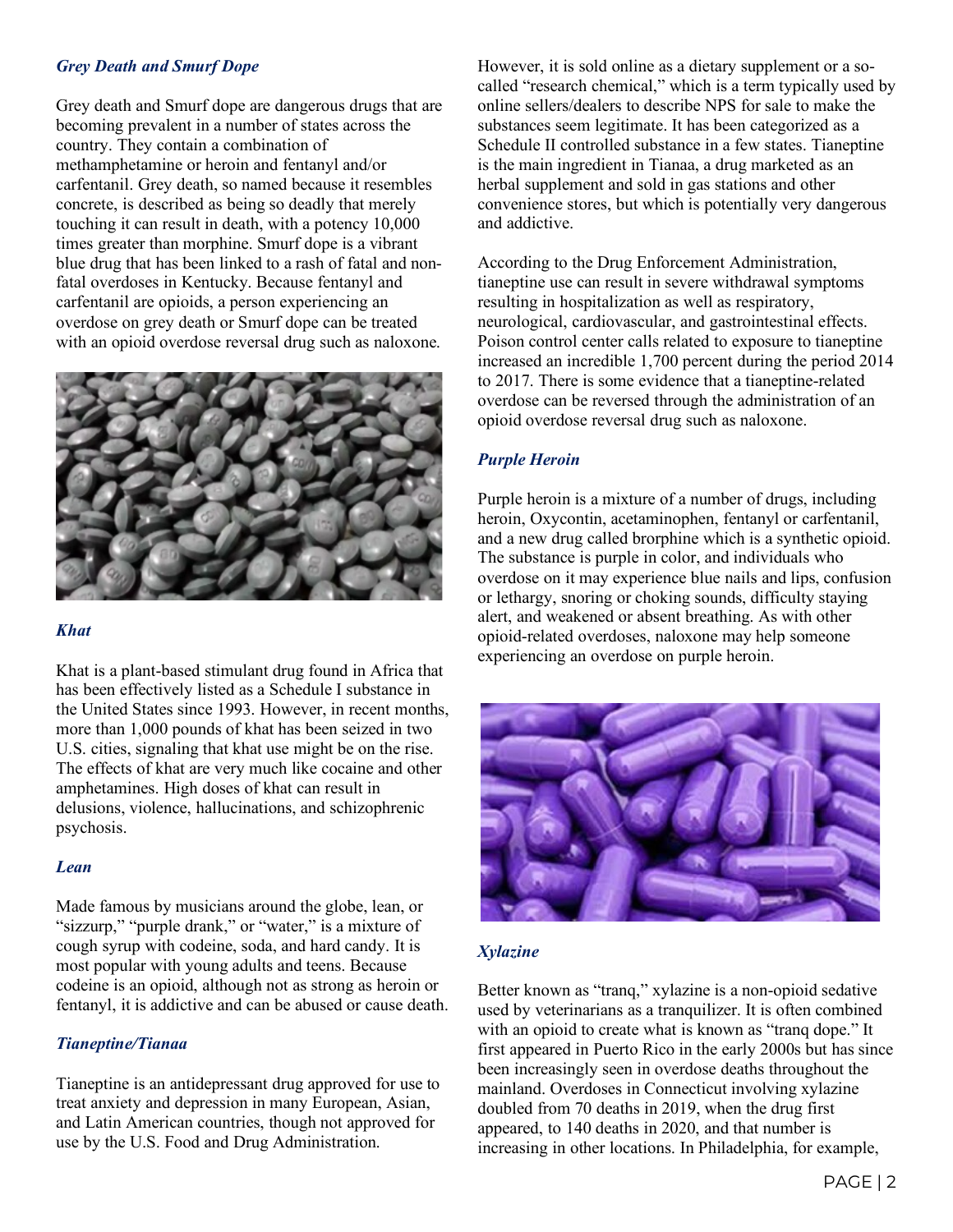the percentage of overdose deaths where xylazine was present increased to 31 percent, up from a low of just two percent between 2010 to 2015. Because xylazine is not an opioid, treatment with an opioid overdose reversal drug such as naloxone is ineffective.

#### **CONCLUSION**

Health professionals and law enforcement officials should be aware that the substances outlined above may begin appearing in their areas, if they are not already there. LAPPA will continue to track these substances and other NPS as they appear in the United States and will update this fact sheet periodically.

#### RESOURCES

"678 Pounds of Nigerian Khat Seized at Dulles Airport," Loudon Now, last modified Nov. 12, 2020, [https://loudounnow.com/2020/11/12/678-pounds-of](https://loudounnow.com/2020/11/12/678-pounds-of-nigerian-khat-seized-at-dulles-airport/)[nigerian-khat-seized-at-dulles-airport/.](https://loudounnow.com/2020/11/12/678-pounds-of-nigerian-khat-seized-at-dulles-airport/)

Bettinger, Jeffrey J., Pharm.D., and Jacqueline Cleary, Pharm.D., BCACP. "The Rise in Tianeptine Abuse: Our Next Kratom Problem?" *Practical Pain Management* 20, no. 2: 61-64,

[https://www.practicalpainmanagement.com/treatments/a](https://www.practicalpainmanagement.com/treatments/addiction-medicine/rise-tianeptine-abuse-our-next-kratom-problem) [ddiction-medicine/rise-tianeptine-abuse-our-next](https://www.practicalpainmanagement.com/treatments/addiction-medicine/rise-tianeptine-abuse-our-next-kratom-problem)[kratom-problem.](https://www.practicalpainmanagement.com/treatments/addiction-medicine/rise-tianeptine-abuse-our-next-kratom-problem)

"Butonitazene," The Research Chems Club, accessed March 2, 2021,

[https://www.theresearchchemsclub.com/butonitazene](https://www.theresearchchemsclub.com/butonitazene-hcl.html)[hcl.html.](https://www.theresearchchemsclub.com/butonitazene-hcl.html)

"Etizolam," Drug Enforcement Administration, Diversion Control Division, Drug & Chemical Evaluation Section, last modified March 2020, [https://deadiversion.usdoj.gov/drug\\_chem\\_info/etizolam.](https://deadiversion.usdoj.gov/drug_chem_info/etizolam.pdf) [pdf.](https://deadiversion.usdoj.gov/drug_chem_info/etizolam.pdf)

"EWA Partners," UNODC Early Warning Advisory on New Psychoactive Substances, accessed March 2, 2021, [https://www.unodc.org/LSS/Page/NPS/P.](https://www.unodc.org/LSS/Page/NPS/P)

"Gulf Coast HIDTA and the Georgia Bureau of Investigation Issue Synthetic Opioids Alert," National Institute on Drug Abuse, last modified May 2017, [https://archives.drugabuse.gov/emerging-trends/gulf](https://archives.drugabuse.gov/emerging-trends/gulf-coast-hidta-georgia-bureau-investigation-issue-synthetic-opioids-alert)[coast-hidta-georgia-bureau-investigation-issue-synthetic](https://archives.drugabuse.gov/emerging-trends/gulf-coast-hidta-georgia-bureau-investigation-issue-synthetic-opioids-alert)[opioids-alert.](https://archives.drugabuse.gov/emerging-trends/gulf-coast-hidta-georgia-bureau-investigation-issue-synthetic-opioids-alert)

Kovanis, Georgea, "Purple Heroin and a New Opioid Drug May Be Michigan's Next Big Threat," Detroit Free Press, last modified Oct. 15, 2020, [https://www.freep.com/story/news/local/michigan/2020/10/1](https://www.freep.com/story/news/local/michigan/2020/10/15/purple-heroin-overdose-death/3658999001/) [5/purple-heroin-overdose-death/3658999001/.](https://www.freep.com/story/news/local/michigan/2020/10/15/purple-heroin-overdose-death/3658999001/)

Nedelman, Michael. "'Grey Death': The Powerful Street Drug That's Puzzling Authorities," CNN, May 13, 2017, [https://www.cnn.com/2017/05/12/health/grey-death-opioid](https://www.cnn.com/2017/05/12/health/grey-death-opioid-drug)[drug.](https://www.cnn.com/2017/05/12/health/grey-death-opioid-drug)

"NPS Substance Groups," UNODC Early Warning Advisory on New Psychoactive Substances, accessed March 2, 2021, [https://www.unodc.org/LSS/SubstanceGroup/GroupsDashbo](https://www.unodc.org/LSS/SubstanceGroup/GroupsDashboard?testType=NPS) [ard?testType=NPS.](https://www.unodc.org/LSS/SubstanceGroup/GroupsDashboard?testType=NPS)

Palamar, Joseph J. "Use of 'Lean' Among Electronic Dance Music Party Attendees," *American Journal of Addiction*, 28, no. 5 (Sept. 2019): 347-352, [https://doi.org/10.1111/ajad.12897.](https://doi.org/10.1111/ajad.12897)

"Potent Synthetic Opioid – Isotonitazene – Recently Identified in the Midwestern United States," NPS Discovery, last modified Nov. 2019, [https://www.npsdiscovery.org/wp](https://www.npsdiscovery.org/wp-content/uploads/2019/11/Public-Alert_Isotonitazene_NPS-Discovery_111919-1.pdf)[content/uploads/2019/11/Public-Alert\\_Isotonitazene\\_NPS-](https://www.npsdiscovery.org/wp-content/uploads/2019/11/Public-Alert_Isotonitazene_NPS-Discovery_111919-1.pdf)[Discovery\\_111919-1.pdf.](https://www.npsdiscovery.org/wp-content/uploads/2019/11/Public-Alert_Isotonitazene_NPS-Discovery_111919-1.pdf) 

"'Purple Heroin,' New Opioid Drug May Pose Danger in Michigan," AP News, last modified Oct. 18, 2020, [https://apnews.com/article/public-health-michigan-opioids](https://apnews.com/article/public-health-michigan-opioids-synthetic-opioids-ddaa2330c2c92047a729f67814deff8a)[synthetic-opioids-ddaa2330c2c92047a729f67814deff8a.](https://apnews.com/article/public-health-michigan-opioids-synthetic-opioids-ddaa2330c2c92047a729f67814deff8a)

Rankin, Malique, "Gas Station Drug Tianaa Could Become Schedule II Drug," CBS42, last modified Sept. 17, 2020, [https://www.cbs42.com/news/local/gas-station-drug-tianaa](https://www.cbs42.com/news/local/gas-station-drug-tianaa-could-become-schedule-ii-drug/)[could-become-schedule-ii-drug/.](https://www.cbs42.com/news/local/gas-station-drug-tianaa-could-become-schedule-ii-drug/)

Reyes, J.C., J.L. Negron, H.M. Colon, A.M. Padilla, M.Y. Millan, T.D. Matos, and R.R. Robles, "The Emerging of Xylazine as a New Drug of Abuse and Its Health Consequences Among Drug Users in Puerto Rico," *Journal of Urban Health* 89 (2012): 519-526,

[https://link.springer.com/article/10.1007%2Fs11524-011-](https://link.springer.com/article/10.1007%2Fs11524-011-9662-6) [9662-6.](https://link.springer.com/article/10.1007%2Fs11524-011-9662-6)

"Risk Assessments: Isotonitazene," European Monitoring Center for Drugs and Drug Addiction, last modified May 26, 2020,

[https://www.emcdda.europa.eu/system/files/publications/13](https://www.emcdda.europa.eu/system/files/publications/13402/emcdda-Risk-Assessment-Report-on-isotonitazene.pdf) [402/emcdda-Risk-Assessment-Report-on-isotonitazene.pdf.](https://www.emcdda.europa.eu/system/files/publications/13402/emcdda-Risk-Assessment-Report-on-isotonitazene.pdf)

Roberts, Lacey, "An Increase in Overdoses May Be Due to 'Smurf Dope,'" WYMT, last modified July 2, 2020, [https://www.wymt.com/2020/07/02/an-increase-in](https://www.wymt.com/2020/07/02/an-increase-in-overdoses-may-be-due-to-smurf-dope/)[overdoses-may-be-due-to-smurf-dope/.](https://www.wymt.com/2020/07/02/an-increase-in-overdoses-may-be-due-to-smurf-dope/)

Rogers, Steve, "Seven-county Area Sees Rash of 'Smurf Dope' Overdoses," WTVQ, last modified July 2, 2020,